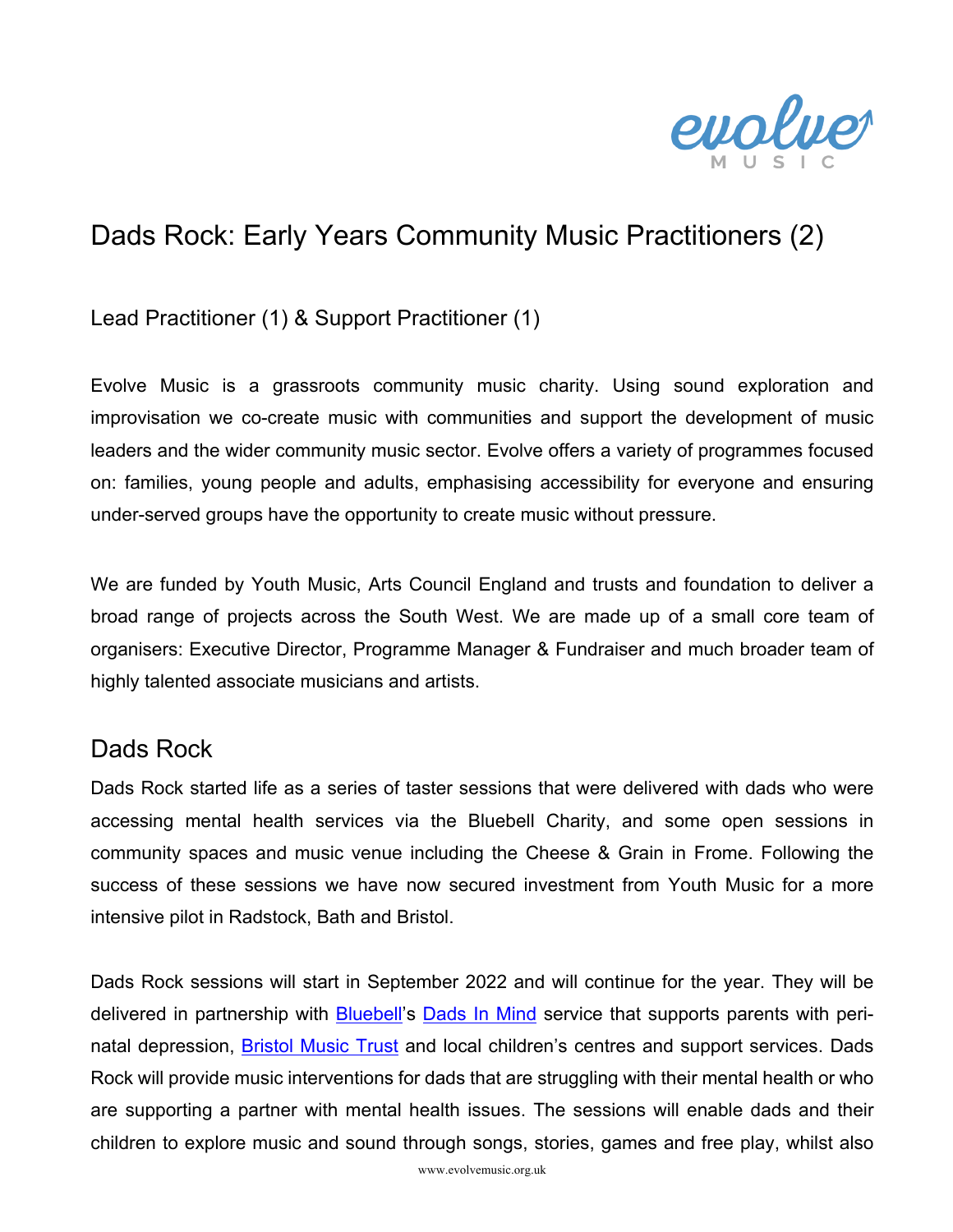providing a safe space to connect with other dads, share their stories and support each other on their journeys.

### Early Years Community Music Practitioner Roles

The Early Years Music Practitioners will work closely together, and alongside Evolve's Programme Manager to design and deliver this project. You will have a background in or understanding of community music practice, and some experience of working in early years settings. You will be kind, friendly, caring and communicative with an enthusiastic approach to providing high-quality music and sound exploration experiences that have a positive impact on people's lives.

| <b>Lead Practitioner Tasks</b>                  | <b>Support Practitioner Tasks</b>               |
|-------------------------------------------------|-------------------------------------------------|
| Work alongside the Programme Manager to         | Work alongside the Lead Practitioner to         |
| deliver content for Dads Rock session           | support the delivery of musical content for     |
|                                                 | Dads Rock session                               |
| Liaise directly with partner organisations &    | Support<br>participants access<br>needs<br>as   |
| venues on logistical arrangements before and    | required                                        |
| during sessions                                 |                                                 |
| Work alongside the Programme Manager to         | Collect monitoring & evaluation data as         |
| collect evaluation data                         | required.                                       |
| Work with the whole team to reflect on          | Work with the whole team to reflect on          |
| identify ways<br>which<br>sessions<br>and<br>in | identify ways<br>sessions<br>and<br>which<br>in |
| experiences can be improved                     | experiences can be improved                     |
| <b>Lead Practitioner Essential Capabilities</b> | <b>Support Practitioner Capabilities</b>        |
| Experience of delivering<br>creative            | Understanding of or experience in<br>$\bullet$  |
| activities EY sessions                          | delivering participatory music sessions         |
| Music performance skills                        | Music performance skills                        |
| Creative and reflexive delivery style           | <b>Excellent communication skills</b>           |
| <b>Excellent communication skills</b>           |                                                 |
| Experience of planning accumulative             |                                                 |
| programmes of creative activity                 |                                                 |
| Desirable:                                      | Desirable:                                      |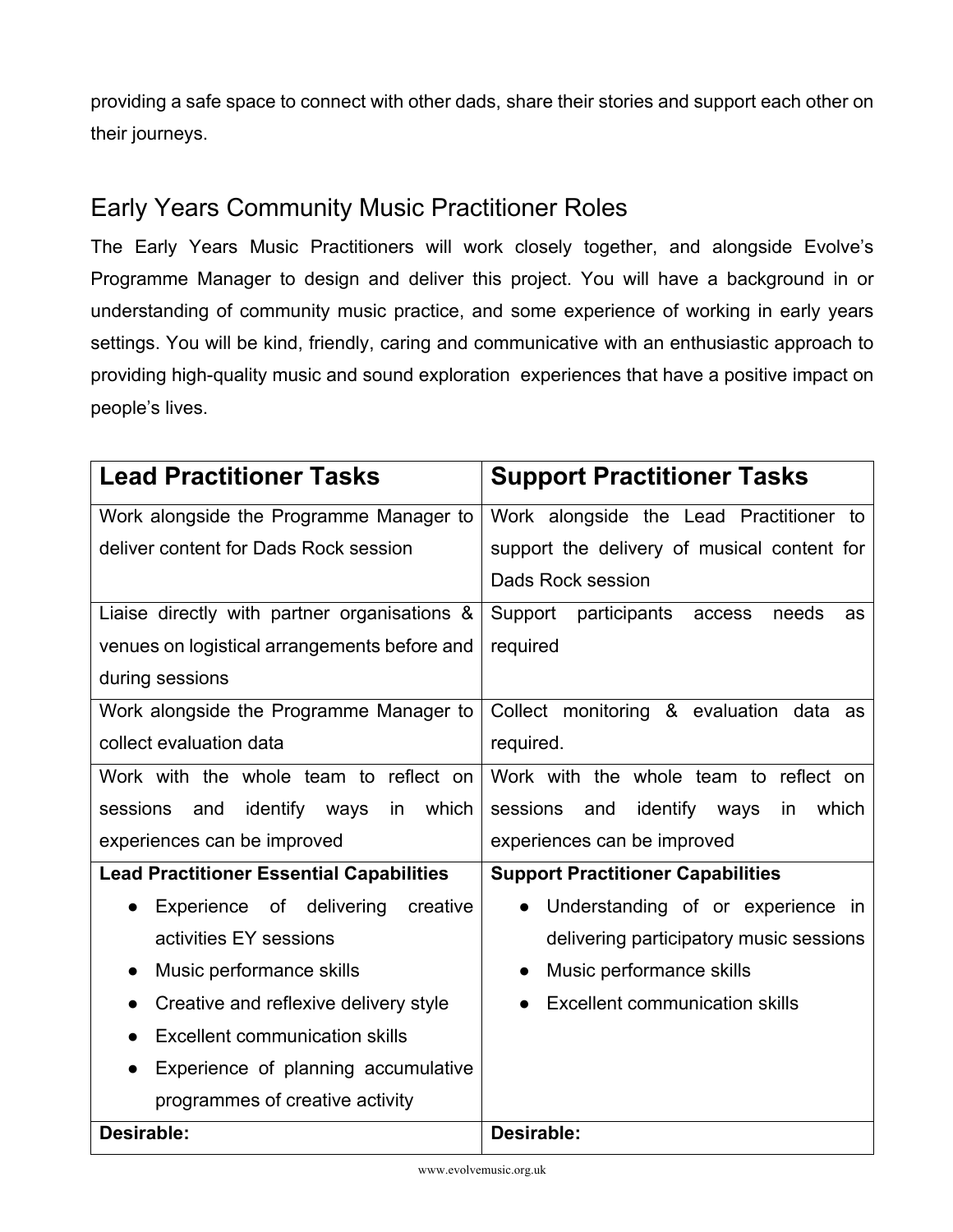| Degree level qualification              | Degree level qualification            |
|-----------------------------------------|---------------------------------------|
| Proficiency in at least 1 musical       | Proficiency in at least 1<br>musical  |
| instrument                              | instrument                            |
| <b>Experience of EYFS framework</b>     | <b>Youth Work Qualification</b>       |
| Experience<br>working,<br>in<br>project | Knowledge of EYFS framework           |
| planning and service development        | Access to own transport               |
| Access to own transport                 |                                       |
|                                         |                                       |
| <b>Available budget</b>                 | <b>Available budget</b>               |
| £6720 (@ £105 per session)              | £4800 ( $@$ £75 per session)          |
| Travel expenses can be reimbursed       | Additional budget is available<br>for |
| Additional budget is available for      | planning meetings, music leader CPD   |
| planning meetings, music leader CPD     | and training & mental health support  |
| and training & mental health support    | such as coaching & mentoring.         |
| such as coaching & mentoring.           |                                       |
|                                         |                                       |
| <b>Contract type</b>                    | <b>Contract type</b>                  |
| <b>Fixed term</b>                       | Fixed term                            |
| Freelance                               | Freelance                             |
|                                         |                                       |

#### Copy of Advert

Evolve Music is a grassroots community music charity. Using sound exploration and improvisation we co-create music with communities and support the development of music leaders and the wider community music sector. Evolve offers a variety of programmes focused on: families, young people and adults, emphasising accessibility for everyone and ensuring under-served groups have the opportunity to create music without pressure.

We are delighted to be embarking on a new pilot project, *Dads Rock*, that will provide dads and their children in Radstock, Bristol & Bath with the opportunity to take part in fun and developmental community music and sound exploration activities through a series of 'stay and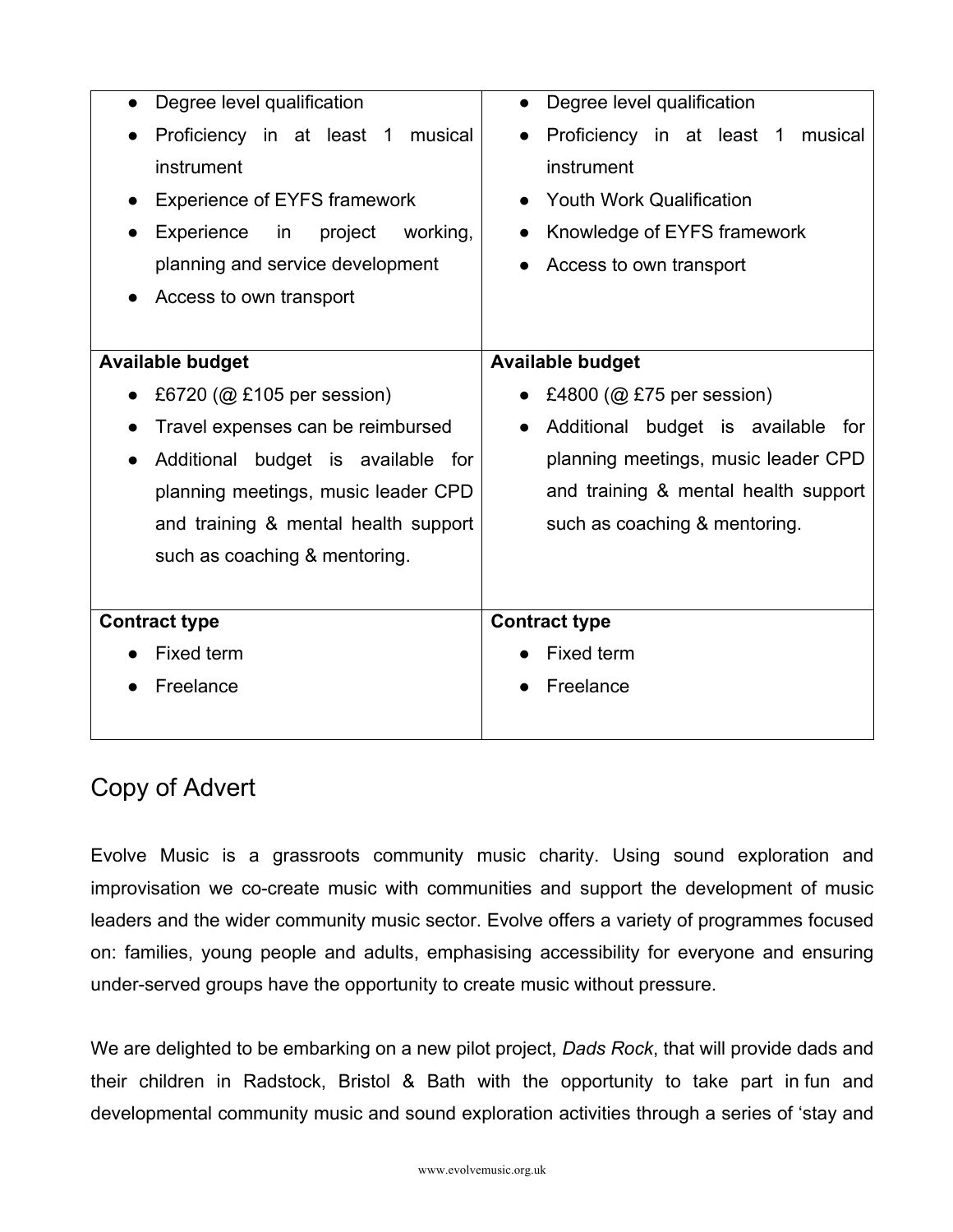play' sessions in local children's centres and support services. These sessions will provide opportunities for dads and their children to explore music and sound through songs, stories, games and free play, whilst also providing a safe space to connect with other dads, share their stories and support each other on their journeys.

We are looking to expand our team of talented associate musicians to help us deliver this project. Ideally, we're looking for at least two musicians: one to lead and one to support.

You will have a background in or understanding of community music practice, and some experience of working in early years settings. You will be kind, friendly, caring and communicative with an enthusiastic approach to providing high-quality music and sound exploration experiences that have a positive impact on people's lives.